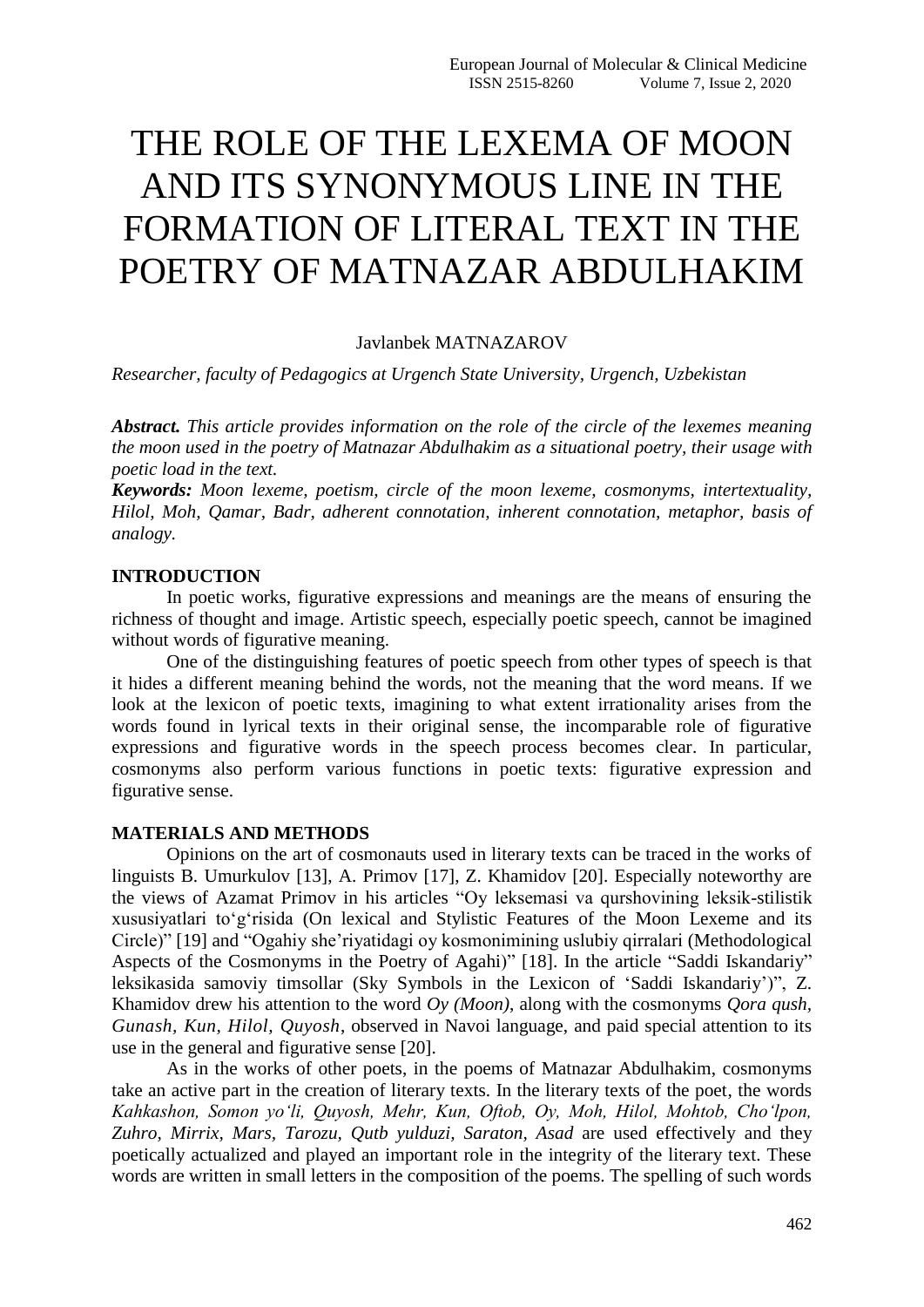in uppercase and lowercase letters is a controversial issue in anonymity, and we have not tried to dwell on it in the case, as it is not a matter related to our subject.

In the works of the representatives of our classical literature, the cosmonym *Moon* is the main lexeme, the units of semantic and hierarchical series such as *Mohi anvar, Moh, Mohtob, Mohi tobon, Hilol, Badr, Qamar*, the artificial and compound words included in these lines, includes lexemes that approach the content as well as extremely pure speech synonyms, complemented by different semantic subtleties based on the context in which they are used in the context. Thus, the cosmonym *Moon* is the main lexeme, the units of semantic and hierarchical series, such as *Moh, Mohtob, Mohi tobon, Oymoma, Hilol, Badr, Qamar*, the artificial and compound words included in these series, and includes extremely pure verbal synonyms. In the 15th century, the circle of of the cosmonym *Moon* (*Moh, Mohtob, Mohi tobon, Hilol, Badr*) was much wider, but now it is a bit narrower. Summarizing the information about the name of the moon, we see that in modern Uzbek the names of the Moon is more, its Persian (*Moh*) and Arabic (*Qamar, Hilol*) synonyms are less used [17.96].

#### **RESULT AND DISCUSSION**

As with all word artists, Matnazar Abdulhakim's works use the cosmonyms "oy (moon)" and "quyosh (sun)" the most:

*Shu kuni quyoshni bulutlar to'sdi,*

*Shu oqshom mutlaqo ko'rinmadi oy [3.327].*

Although there are no traditional poetics in the quoted microtext, emotional, figurative thought is expressed. The figurative idea is characterized by the integrated and poetic use of the words "oy", "quyosh", "bulut (cloud)", "oqshom (evening)", the depressing mood of the lyrical "men (I)", the colorlessness of the inner world in the example of a day without light. So, the moon and the sun are the traditional metaphor here, meaning the mistress, and thus the meaning of the lover's life.

The words "oy", "moh", "hilol" are widely used in the poems of the poet. As a result of our observations, it was found that the moon and its synonyms were used in about forty creative poems. They often took on a poetic load. Usually these words come as a basis or metaphor for the allegory. In traditional poetry, a woman's beautiful face is likened to the moon or the sun, creating the art of metaphor: *Bahor о'xshar, quyosh о'xshar, chaman о'xshar jamolingga [1.274]; Oy yuzli nigor lahza tinim bilma, kamol top [4.23].*

The Explanatory Dictionary of the Uzbek Language shows four meanings of the word "moon", in general, two of them are different in the figurative sense [6.526]. In the laboratory of the poet's artistic creation, more than twenty meanings have been distinguished, from his traditional application to his poetic individuality. The word "moon" is often used by the author as contextual poetry. Linguist M. Yuldashev distinguishes two forms of connotation in literary texts. "A connotation that is part of the semantic structure of a word (as in the word *fox*) is interpreted as inherent, and a connotation that is not part of this structure, but appears only in the verbal context, is interpreted as an adherent connotation" [14.184]. As an inherent connotation, the "moon" is actively used in our national poetry in the sense of *beloved, face, beautiful*:

*Sen yonimga tushding tong payti, ey oy, Sen yonimga kelding saharda mohim [1.64].*

Here we see that the author used the same word as his predecessors. In our classical literature, especially in the works of Navoi, there are many references to a beautiful lover in the form of "ul oy", "ey oy":

*Navoiy ohidin ul oyni yashurung zinhor, Ki xo'blar tarafi mayl aylar aksar dud [12.57].*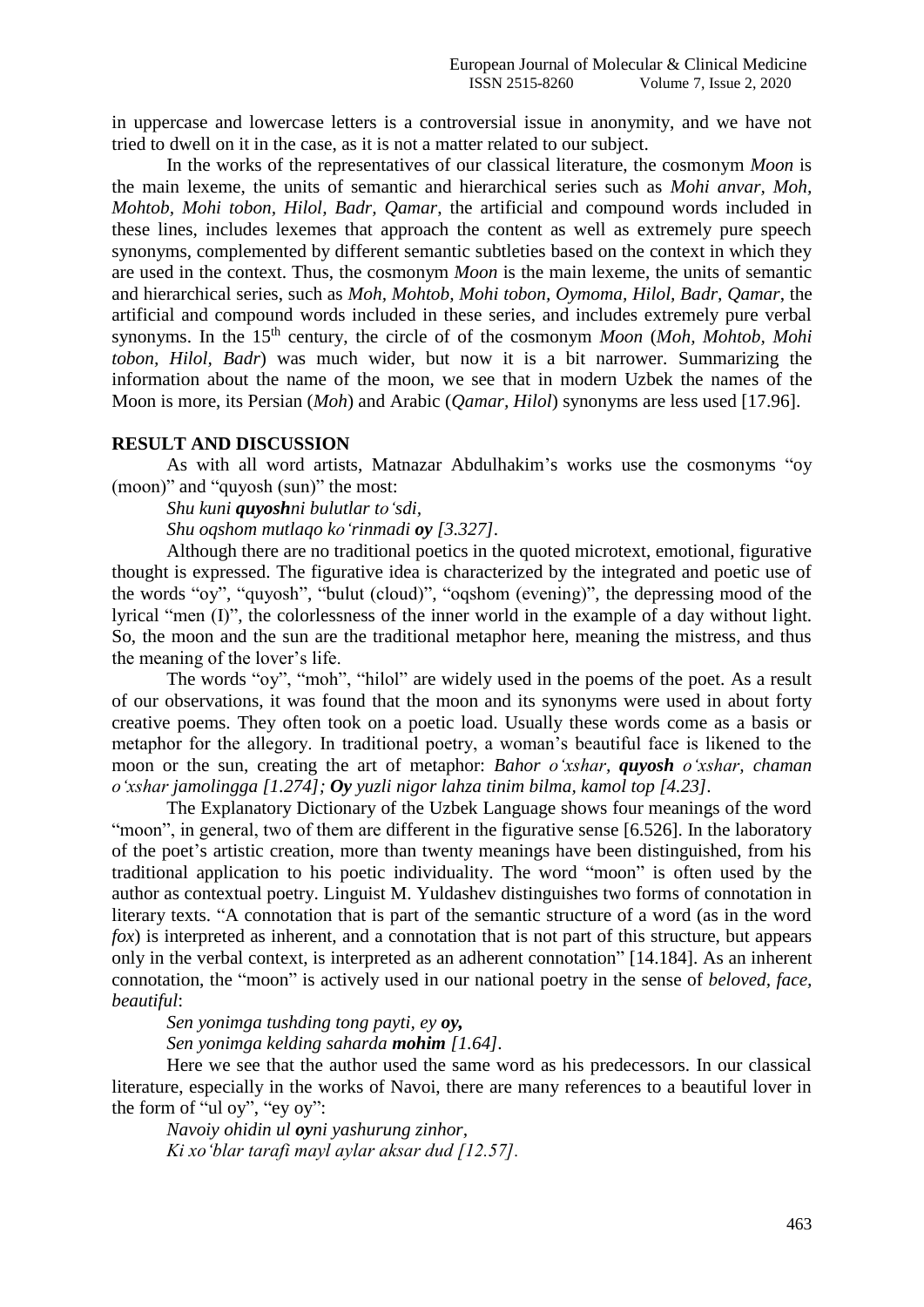In the works of creators with a wide range of creative potential, the use of the word "moon" in different ways is observed. Navoi also draws attention to the aspect that we have observed but not noticed, emphasizing that the status of the moon increases with the fall of the sun, in fact it is black, and thus arouses a negative mood in the reader:

*Mohjabinlardan siyohdillik, ne tongkim, oyning*

*Botinin ko'rsang qarodur, gar ko'rinur zahir oq ["Qaro ko'zim"dan].*

In Uzbek poetry, the moon often comes in the form of positive semantics. The situation is similar in Uzbek linguoculture. "For Uzbeks, the moon, which is a symbol of beauty, is more of a symbol of indifference, negligence, ineffectiveness and coldness for Russians". According to the comment of our famous poet Shavkat Rahmon, the translator of Federico Garcia Lorca's poems, "In Lorca's work, the moon is a sign of death itself or of the imminence of death [8.113]. In the above passage from Navoi, the word moon is also used in a negative semantics.

In the poem written by Pushkin, in accordance with the traditions of Western poetry, there are places that *moon* is reflected in the meaning of "beyond the world":

*O, agar bu rost bо'lsa, tunda* 

*— Bitganida odamning umri,*

*Qabrlarning toshiga shunda* 

*Yalt -yalt tushsa kо'kdan oy nuri [10.81],*

In Lorca's work, the moon is considered as the location of the dead or the deceased, for example, let's pay attention to the poem "Song sung by Amargo's gramny". In this romance, too, the moon enters the cave of the blacksmith in order to take the child away and in ancient legends the blacksmith appears as the ruler or servant of the underworld of the dead, and the child dies in the icy place:

*O'h, qaysi bir og'och yoqdan dodlayverar boyqush g'arib. Oy bolaning qo'lchasidan ushlab ketar osmon sari [15. 201].*

In modern Uzbek poetry, a colorful approach to the object of the moon is observed, creatively mastering the traditions of the West and the East. So, in our national poetry, it can be said that the semantic scope of the word "moon" has expanded considerably on the basis of the experiences of Western poetry.

In general, in modern Uzbek poetry, the moon is not a symbol of death, but a mysterious and sad mood, and in this sense, we can see in the poems of Omon Matjon in the sense of "loneliness", "helplessness", "deficiency":

*Bir hafta bezovta yurdi andak oy,*

*Kemtikligin o'ylab yuragi dog'li [9.8]*.

In the work of Matnazar Abdulhakim, the word "moon" is skillfully used to express the suffering of a similar lyrical "I", to express the revolt in the inner world of the lover:

*Qaylargadir o'rtanib botdi,*

*Falaklarga yosh sachratib oy [3.250].*

At this point, the set of the moon with spreading tears served to further exaggerate the loneliness of the lover. On the other hand, in this poem, the semes of temporary world, eternal separation is revealed through the semantics of "sinking", "disappearing", and "leaving". This proves that the poet is also a writer familiar with the experiences of world poetry.

Nevertheless, in our national poetry, as a rule, in the structure of poetic texts, the word "moon" is active, surrounded by positive semantics  $-$  a symbol of beauty, goodness. In the texts, this beauty is actualized within the framework of sacred desire, unattainable hope, and unreachable beauty: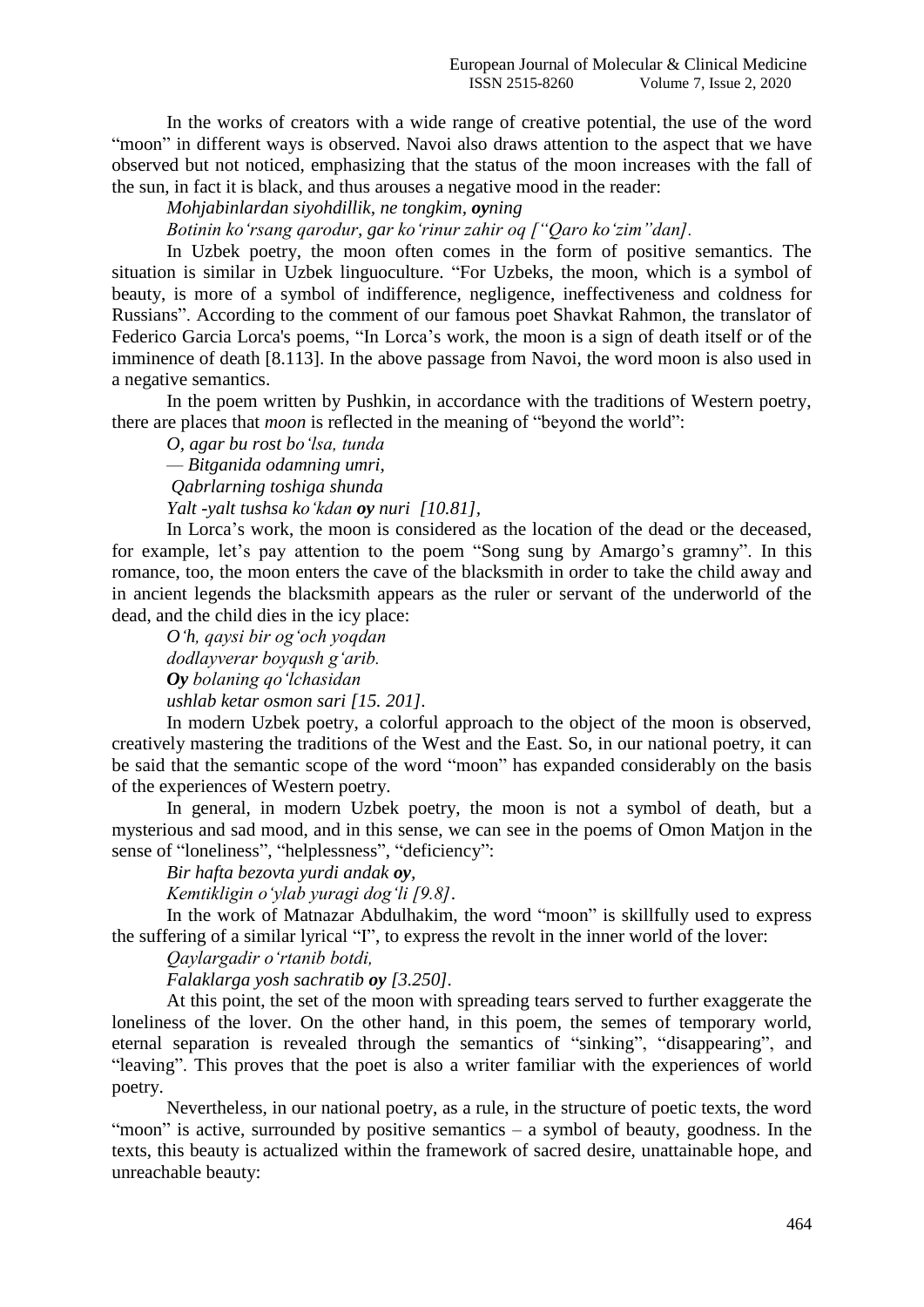*Sen oy kabi olislardasan,*

*Sen oy kabi yaqinsan ko'zga [3.77].*

The moon is an untouched area, it is impossible not to be fascinated by it. The moon is a symbol of a solitary angel doomed to love. There is an internal contradiction in the sense understood from the text. It is close to the eye, but far away. This contradiction is exacerbated by the words "you are far away" and "you are close to the eye".

So, through the moon, a lover who is doomed to be cold and indifferent, mysterious, cynical, untouchable, eternally charming is embodied before our eyes. In the poems of the author, in our opinion, the word "moon" in some places seems to be used in a special way, meaning "Allah", in any case, it is not difficult to understand the lover, who is all martyrs from the verses. To be so charming is only worthy of creation:

*Rasvosi erurman senga shaydolarning,*

*Ayt, qani, oy, kim senga shaydo bo'lmas [3.287].*

There is a saying among our people: "If you intend to the sun, you will reach the moon". The phrase "intend to the moon" is also used. So the word "moon" is metaphorically used in the proverb to mean a high degree, a great goal:

*Qorni to'ygan kun qashshoq bir odam,*

*Nogoh ko'zlab qoldi yulduzni, oyni [11.145]*.

The harmony in the meaning of the "word moon" in the above poem of A. Aripov – the teacher for Matnazar Abdulhakim, can be seen in the following passage:

*Sizga qaytdim, aziz daraxtlar,*

*Osmondagi oy, senga qaytdim [1,4].*

Interestingly, the word "moon" is sometimes used in negative sense in the meaning of an unavoidable imaginary dream, and is uttered in conjunction with the above texts by means of utopian dream semantics:

*Bo'ldi, yetar, termulmang oyga,* 

*ha, bilaman, oy juda go'zal –*

*To'yib bo'lmas bunday chiroyga* (from the poem of Kh. Davron "Bo'ldi, yetar, termulmang oyga …(Enough, stop looking at the Moon)").

There are the meanings "finish", "eating enough", "creating a goal", "achieving a goal" in the word "to'ymoq (to be full)" used in this microtext. The latter are brought to the fore in the text, and in the verse "Such an insatiable beauty", it is said that the inability to achieve a goal, that the goal is futile and glorious, and the expression of public opinion is achieved. In short, the moon in this text is a symbol of the false promises of the Soviet regime. Matnazar Abdulhakim's famous poem "Vatanni sotaman (I am selling my homeland)" has caused a lot of controversy. Based on the above idea, the verse "Quyosh – tillo tanga, Oy - chaqa (The sun is a gold coin, the moon is a coin)" is interpreted as a "false and empty promise", and false promises and empty ideas are worthless for the author.

The uniqueness of the poet, as a unique creative career, can be said to be that he approaches the synonyms of the word "moon" as a unique tool. In one place he creates a menopausal gradation from synonyms, in another he uses words that seem to be synonymous with such skill that he creates a peculiar effect. The clever reader acknowledges the poet's skillful use of the artistic word as a stylistic tool:

*1.Hilolimsan, oyim, mohimsan [3.98].*

*2.Jannatmakon ma'vodir bo'ston bog'lari,*

*Yangi oyda tikka hiloldir mohlari [4.8].*

In the first example, the words have a poetic emphasis, the emotional relationship is intensified, and the sound "o" in each word is repeated, creating a musical charm, colorfulness. In parallel, a tender semantic load is placed on the basis of words. While it may seem that pleonasm is allowed in the verse at reading for the first time, in reality, it is not.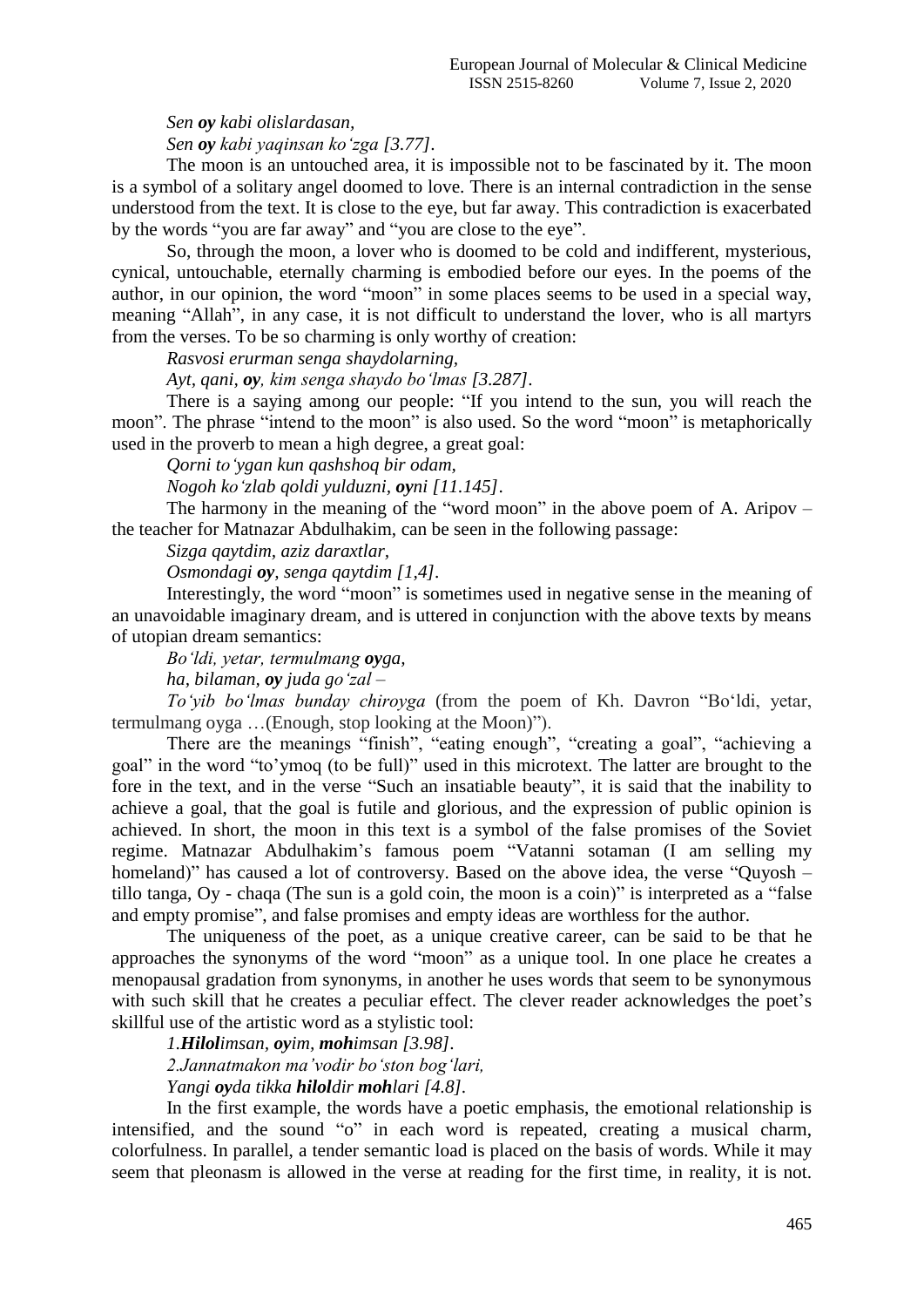*Hilolim* (my slender), *oy* (beautiful – in this sense the word *oy* is widely used // *Dil oyna bo'lib yetdi yuzi oyingga* (3.285), comprehension as *mohimsan* (the light of my life) brings the reader closer to the author's aim and the repeated usage of grammatical forms (-im, imsan) strengthened the emphasis. The difference between the semantics of the first and second words is greater than the difference in the level of emotionally expressive relationship between the "light of life", where there is an ascending (menopausal) gradation is observed.

In the second example, words that seem synonymous in a reading are used without being synonymous, so these words should not be viewed as words with similar meanings. Working on the basis of semantic analysis of words brings the reader closer to the artistic aim of the author:

**oy** – the light of the sky; night; natural satellite; lunar calendar; fifteen light, fifteen dark; the unit of time (month) associated with the appearance of a visible, full, invisible phase;

**hilol** – sky light, night, natural satellite, appears on days 1, 2, 3 of the lunar calendar, three-day, slender visual graphic form;

**moh** – sky light, night, natural satellite, visible on the  $1<sup>st</sup>$  and  $15<sup>th</sup>$  days of the lunar calendar, a poetic traditional, old word.

The only last of the words "oy, hilol, moh" *moh* was used in the meaning sky light and and the combination *yangi oyda* (in the new month) expresses metonymy, i.e. a time scale of 30, 31, 29 days, while *hilol* represents the three-day phase of a month. A semantic analysis of these words used in the text shows that the core semantics in the meaning of the word "oy" should be understood in the sense of "units of time" (months). In the of "hilol", the meaning of "three days" is brought to the fore from the semaphores "skylight", "three days", "slender visual graphic shape". There is another aspect in the text that needs to be emphasized. It has to do with a religious belief: Uzbeks have a myth that the stretched born moon is bad. If the moon is vertical (hilol), it is a sign of a lucky and blessed month. The poem is about Ellikkala district, and the vertical moon is intertextual, referring to the local myth that "*Yangi oyda tikka hiloldir mohlari (In the new month, everyting will be OK)*" surrounded by fruitful and blessed meanings every month. Linguoculturologically, it also has many aspects of meaning, symbols.

The word "oy" and its synonym "hilol" come from the natural form in the author's poems and in some places, it is compared to eyebrows ((*Ikki qoshing esa – juft hilol [1.109], Qoshi hilol, chehralari mohlar ko'p [2.103]*), sometimes to nail (*Yuragim uyingda tirnoq olasan Osmonda sapchiydi yana o'n hilol*), and sometimes to ear (*Osmon kо'z-quloqdir senga. Yarim oy – Qulog'ing tinglaydi pichirlarimni*) or to the cradle (*Tozo dо'g'g'on oyni beshik atsinla*).

The word "oy" is a beautiful means of simulation, poetically actualized in the works of the famous poet Omon Matjon and enlivens the imagination of the recipient. The visual shape of the moon rising after a rainy day like a boat takes the reader into a street of imaginary thought and brings this scene to life more vividly in his imagination:

*Qayiqdek omonat chiqdi yarim oy,*

*Cho'kkan yulduzlarning axtarib izin*...[9.112]

Abdulla Urozboev, one of M. Abdulhakim's apprentice, compares the natural shape of the moon to a fan and "holds" the moon in her hands to vividly depict the image of a beautiful moon:

*Bulutlarga burkanib sassiz, To'lin oyni yelpig'ich qilib, Nigohingdan taratding nurlar, Seni sog'inganimni bilib [16.8].*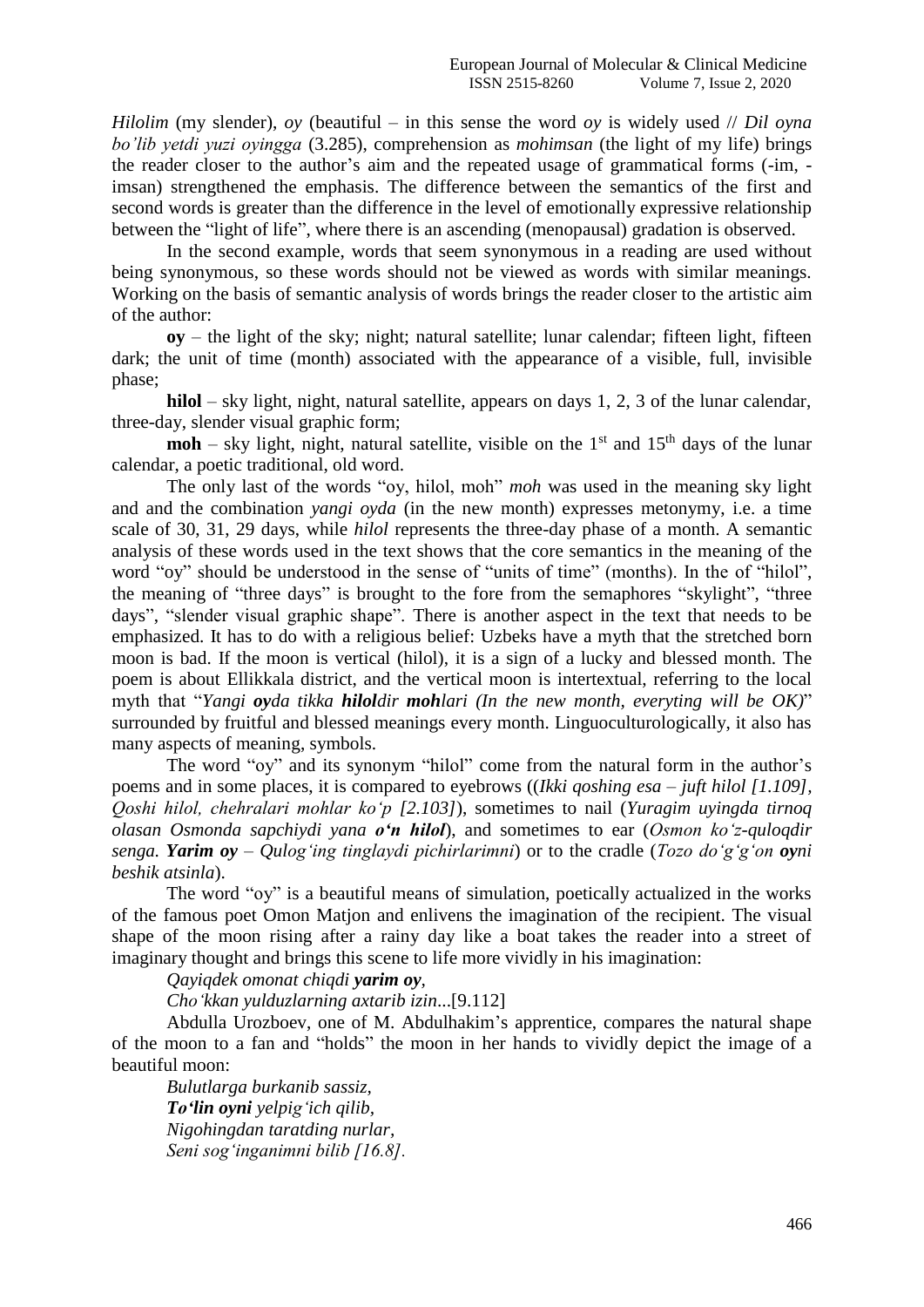In our opinion, the use of the word "yarim oy (half moon)" instead of the word "to'lin oy (full moon)" would increase the expressiveness. Because the half moon has a formal resemblance to a spreading fan. Nevertheless, the originality of the image and the skillful use of the word ensured the success of the text. In this case, "*To'lin oyni yelpig'ich qilib*" is not a means of protection from the heat, but a basic sense used to cover the face of the lover, to express her shame.

Matnazar Abdulhakim is also considered as one of the creators who have been able to show their skills in this regard many times, using the moon as a basis for simulation. In particular, the text formed as a result of the use of the words *oy* and *hilol* in the expression of the whole (face) and its part (eyebrow) from the words taken as synonyms is extremely important:

*Garchi gala-gala quzg'un, zog'lar kо'p, Bir bulbuli bilan baxtli bog'lar kо'p. Kulgichlari yuraklarda choh qazgan, Qoshi hilol, chehralari mohlar ko'p [2.103].*

We have already talked about speech connotation, i.e. adherent connotation. Such connotations are evaluated separately by researchers. The curved shape of the *hilol* in one place is the basis for anti-Semitism in the text. The word "sarvqad" was used to form a pair here: "Sarv" is a tree that grows upright, its uprightness is opposed to the bending of the "hilol" Adherence is observed in the text, as the hilol-like resemblance of pain is not found in other authors.

A striking example of the poet's uniqueness in the use of words can be seen in the fact that he uses the word "oy" in two different senses in one place:

*Ming o'lib tirildim men shu ming yilda,*

*Ming yil bir nuqtadan siljimadi oy [3.281].*

According to the first interpretation, the words year and month have been integrated to indicate a unit of time, in which case we observe the opposite effect, i.e., a month extended to a thousand years, in the tribe. This is where the hyperbole (exaggeration) occurs. The level of exaggeration in the second interpretation is stronger than in the first. The light of the sky did not move even a thousand years later. So a second stretched for a thousand years, as if time had stopped. The fact that a thousand words are repeated three times in the text reinforces the exaggeration. Missing, every second of waiting is equal to a thousand years for a lover. The poetic weight in the poem is created by four elements:

1. Iyhom (I The moon did not move – "time did not pass". II. The moon did not move – "the light of the sky did not move"), 2. Metonymy. 3. Hyperboly. 4. Repetition.

The Persian-Tajik variant "moh" of the word "oy" is seen in poetics as traditional word poetism (13). This word is used productively in Uzbek poetry; it is out of common use, so in linguistics, this lexical unit is considered as an old word. In the literary texts of the author, this word is reflected in the semantics of dreams (*Tunda yilt etmadi bir yulduz, Garchi ming mohlar istarman* (from gazelles), in other words, harmonizes and creates musical harmony (*Goh gado, gohida shoh, yuragim, sen // Quyosh yuragim sen, moh, yuragim, sen [2,156])*.

The use of the newborn moon shape as a symbol of Islam is widespread. Although the moon is not a divine symbol according to Islamic belief, the "yarim oy" has become an Islamic symbol under Ottoman influence. The flag of the Ottoman Empire has an image of a half moon and a star.

Thus, the half moon is traditionally understood as a symbol of the religion and culture of Islam. Application in this sense is more active in Matnazar Abdulhakim than in other poets:

*Balki shu giryaning izohlaridir,*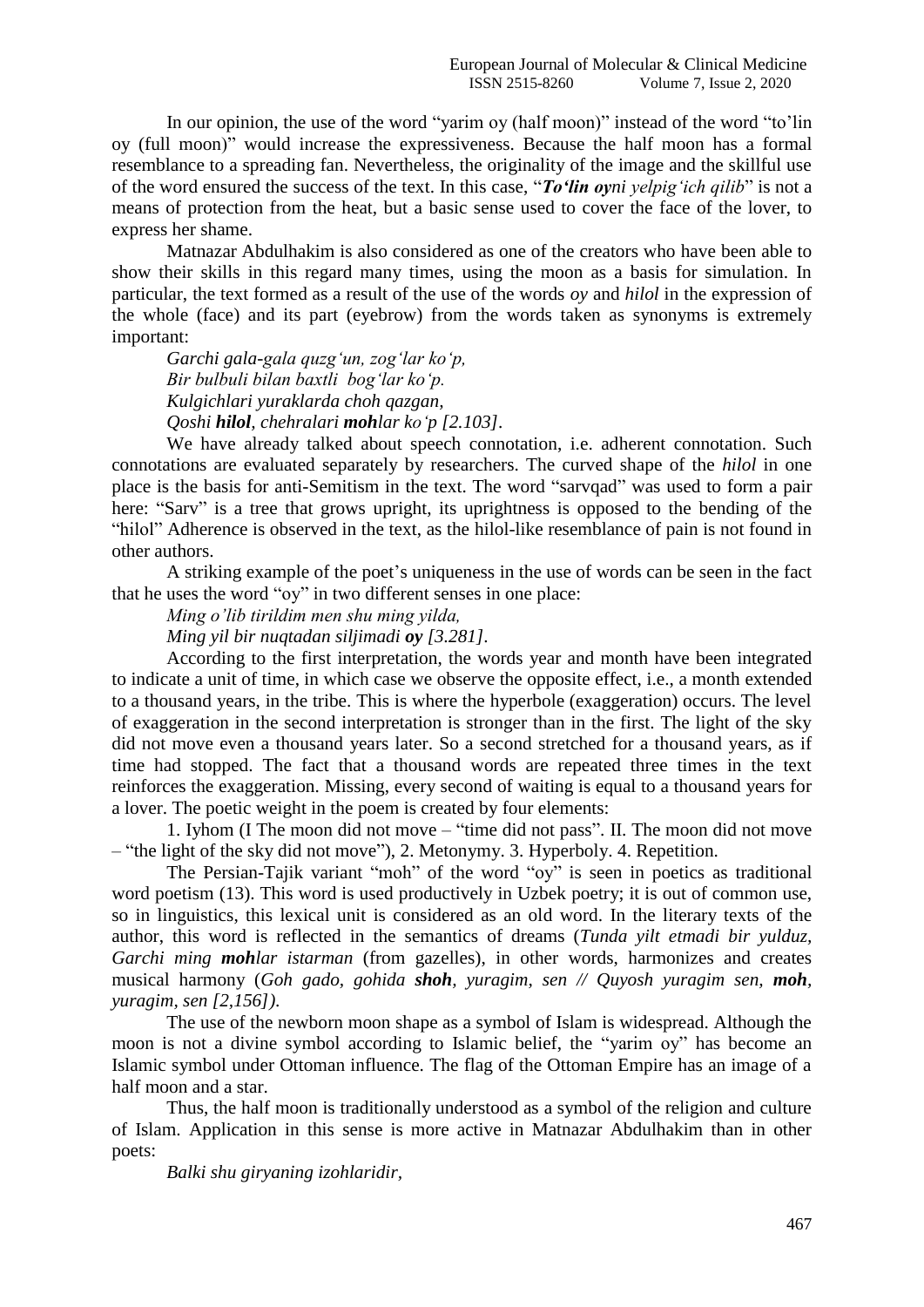*Yarim oy, but, sanam va xochlarimiz. Balki bir kuy, barcha qo'shiqlar bilan Shu yig'ining tilmochlarimiz [4.75].* \*\*\*\*

*Olloh bergan hayot Olamning naqshi, Na yarim oy umid va yo na xochi... [2.150]*

It would be correct to consider the combination "yarim oy" in these places as an individual periphrasis by means of metonymy. These poems evoke a breath of tolerance and reflect the author's life position. So the poet is an ardent supporter of the noble, promising ideas of all religions.

### **CONCLUSION**

In short, the "oy" and its poetic forms "hilol, moh" were used in the poems of the poet, in some places at the level of image, in some places as a basis for simulation, and in metaphorical significance in various senses. These cosmonyms are used individually in literal texts to help to define the author's style, to identify aspects that set them apart from other creators. The fact that the word "oy" in the author's poems is sometimes surrounded by positive and sometimes negative semantics in context, depending on the artistic purpose, defines the character of today's Uzbek poetry.

## **References:**

- [1] Matnazar Abdulhakim. Selected works (Volume 1). Tashkent, G'.G'ulom, 2017. 327 p.
- [2] Matnazar Abdulhakim. Selected works (Volume 2) Tashkent, G'.G'ulom, 2017. 303 p.
- [3] Matnazar Abdulhakim. Visit of Javzo. Tashkent, "Sharq", 2008. 336 p.
- [4] Matnazar Abdulhakim. Bridge Urgench, 2009. 143 p.
- [5] Matnazar Abdulhakim. A Bunch of Flowers. Urgench, 1997.
- [6] Explanatory dictionary of Uzbek language. Moscow. "Rus tili", 1981.– 631 p.
- [7] World Literature 2015. Number 10. P. 75.
- [8] Yuldashev Q, Yuldosheva M. Basics of Literal Analysis. Tashkent, "Kamalak", 2016.  $-462$  p.
- [9] Omon Matjon. Light of Faith. Tashkent, "G'.G'ulom", 1994. 384 p.
- [10] Pushkin A.S. Selected works (Poems, dastan). Tashkent, G'.G'ulom, 1999. 270 p.
- [11] Oripov A. Sun Stop. Tashkent, "Sharq", 2010. 382 p.
- [12] Navoiy. My Black Eyed. Tashkent, "G'.G'ulom", 1988. 400 p.
- [13] Umurqulov B. Vocabulary of Poetic Speech. Tashkent, "Fan", 1990. 109 p.
- [14] Yuldoshev M. Linguopoetics of Literal Text. Tashkent, "O'zbekiston", 2019. 256 p.
- [15] Federiko Garsia Lorka. The Most Depressive Joy (poems and dastan / Shavkat Rahmon's translation from Spanish). – Tashkent, "G'.G'ulom", 1989. – 381 p.
- [16] Urozboyev A. Letters to Angel. Tashkent, "Muharrir", 2018. 104 p.
- [17] Primov A.I. Linguistic Peculiarities of Uzbek Cosmonyms. Dissertation for defending the degree of candidate of philological sciences. – Tashkent, 2009. – 140 p.
- [18] Primov A.I. Stylistic sides of the cosmonym "oy" in Agahi's poetry / "Ogahiy olami". Collection of articles. – Urgench, 2005.– P. 64.
- [19] Primov A.I. About the lexical and stylistic features of the lexeme "oy" and its synonimous circle. "Xorazm folklori" Volume 6. – Urgench, 2004.– P. 57.
- [20] Hamidov Z. Sky symbols in the vocabulary of "Saddi Iskandariy" (Collection "Actual problems of linguistics"). – Toshkent, Universitet, 2002. – P. 87.